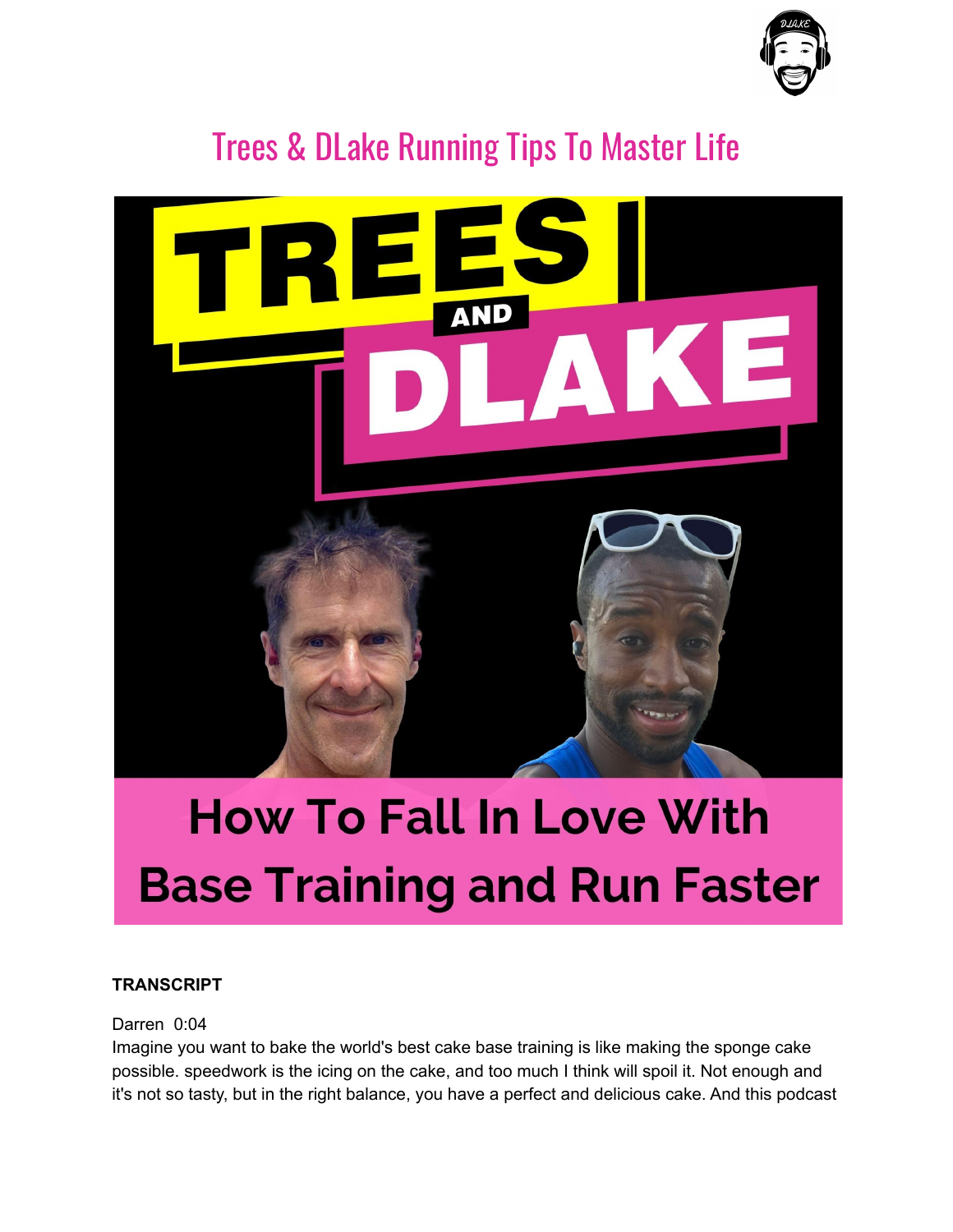will tell you everything you need to know about base training, and why it's so important to making you an insurance monster. To find out keep listening on to this episode of Trees and D Lake.

# Darren 0:43

what is up Welcome to Trees and D like a podcast series by my Trees and yours truly Darren DLake Creates. In this series, our goal is to educate and entertain smart and committed runners a bit more than that from Mike Trees.

# Mike 0:55

And the aim of this podcast is to give in a light hearted amusing and entertaining way hints and tips to help your run better and enjoy your sporting life more. So let's see how we can go with that.

# Darren 1:08

Mike's being pretty modest. He has over 50 years of running and doing triathlons under his belt. And if you're wondering about me, I've been in the endurance sport game for about 25 years now done a sub three hour marathon and completed an Ironman Triathlon in 10 hours. We appreciate all the help and support that we can get. So if you can please share this episode to someone that you know that would like this. Oh, quick language warning. In some rare instances, we might use some bad words. So apologies in advance for that. Base training might sound boring, but it's so far from that. This is the literal foundation for everything from 400 meter sprinting to crazy endurance events like ultra marathons and Ironman triathlons. Without a base, you literally can't do anything. What you'll lear n in this episode, what base training exactly is how to build volume properly. Why does base training actually help you what being aerobic is versus anaerobic when to use base training? What pace is the right pace when you're doing base training, and so much more. So here's what to expect. In this episode. We'll start off with a quick warm up to see where we're at in our current training. Then we'll get into the main set of the episode, which is everything you need to know about base training. And we'll end it all with our episode question in a race, which would you rather pace for perceived exertion? Enough for me, let's get into the conversation with Mike.

A ride arrived we're gonna start this episode off a bit different. We always usually talk about what we're doing training wise. But let's go back a bit to August. Let's be optimistic. Let's start off on a good note. What was your favorite trading session of August?

# Mike 2:51

Well, always in Japan is super hot. You wake up in the morning, it's 30 degrees, and the temperature just goes up from there. So my my best sessions are getting up at 4am out the door and starting training by 5am. Before it gets hot, there's no one around it could be a run it could be a bike ride. I can't swim that early because I'm going to get to the ocean but it's nice just getting out when the whole world is dead watching the birds waking up. Still super hard, but any kind of movement that time of day is great. The only downside is Yep, I've got to go to bed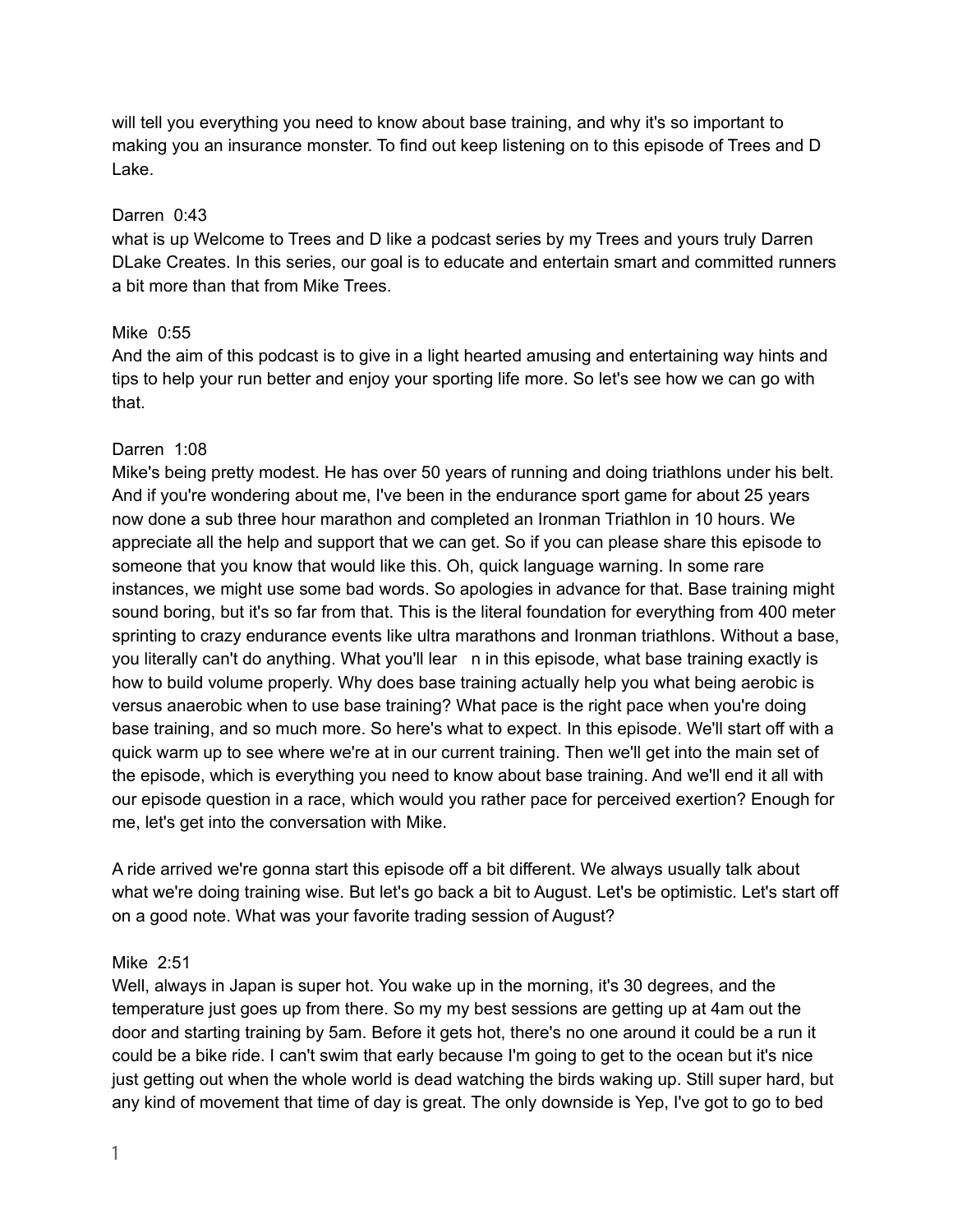at eight o'clock at night to get the sleeping. So my I jokingly say on an evening my daughter reads to me, then my young daughter she reads to me then she tucks me in and I go to bed the other way around so people are waiting for you say she reads to me that I took her in and she goes to bed but yeah, no she reads to me then she texts me I go to bed and she goes and watches Telly with mommy again again getting up early any any early training session I love training early mornings in August before the world wakes up. What about you

# Darren 4:03

love it love it me August here in Sydney Australia is the coldest month of the of the year lots of seven degree six degrees Celsius mornings which is what about 40 degrees Fahrenheit for your Americans got to keep keep converting because obviously I'm American and I know we've got some American listeners but yeah, it's a great time to be running it's great temperature to be running and bit dark and humid. The human cold is a bit it's a bit cold for me and uncomfortable. But I did a 30k run and that was an amazing amazing run 30 days into our 15 and it was a it was my longest run of the block. And I know I know you say not to run that long you know I go a bit against you I have okay this is I like to work on my strengths in the sorry I like to work on my weaknesses in the offseason and work with my strengths you know during the competition Race build. So my whole thing is is 5k. And I can use a lot of my fast twitch muscles, shorter intervals to get there. But you know, I want to go I like running easy, I like that that steady pace I was able to do to hold about a 14 for 15 pace for the majority of it. And yeah, it was I rarely run for distance. But I said in two hours, 15 minutes, I'm gonna do 30 Ks. And it was just, it was just perfect. It was a great morning, it was a bit windy, but somehow was protected from the wind, Sunny, so I felt warm, I got some great photos, it was just one of those, like, I plan that I plan that for two weeks, and everything worked out and I just you know, I got it all on Strava. And I got to do a lot of posts on it. And it felt good, it felt like I completed something huge. And that was the tip of my aerobic fitness and and I usually take that aerobic fitness with me and go into my competition six week build after that, that did not happen as if you've been listening, I kind of ran into a lot of things. But um, but it was nice to get there. I haven't gotten you know that much me and funnily enough, like, I'm really on my way to marathon training with all that and you know, definitely half marathon specific type stuff, but moving into more marathon specific training is going to be much easier than if I never did this big aerobic base building blocks, um, you know, leading up to so I'm looking forward to marathons in the next few years and doing 30 35k runs.

# Mike 6:23

Anyway, I just need to correct you. So I don't say that running 30k is wrong or against it. It depends on what the goal is. So this is what I I get lots of questions, people saying how far should I run? How fast should I run? What should I do? And he said, define your goal. If your goal is to run 30k, every Sunday, that's what makes you happy, then only 30k is good. If, if your goal is to to run fast, or to eat ice cream every day, you need to decide what you want to achieve what the outcome is, so that nothing is wrong. So when people say Oh my You shouldn't be telling everyone to change their running form. No, I don't tell anyone to change the running form is all I'm saying is when people come to me saying I'm trying to run forefoot What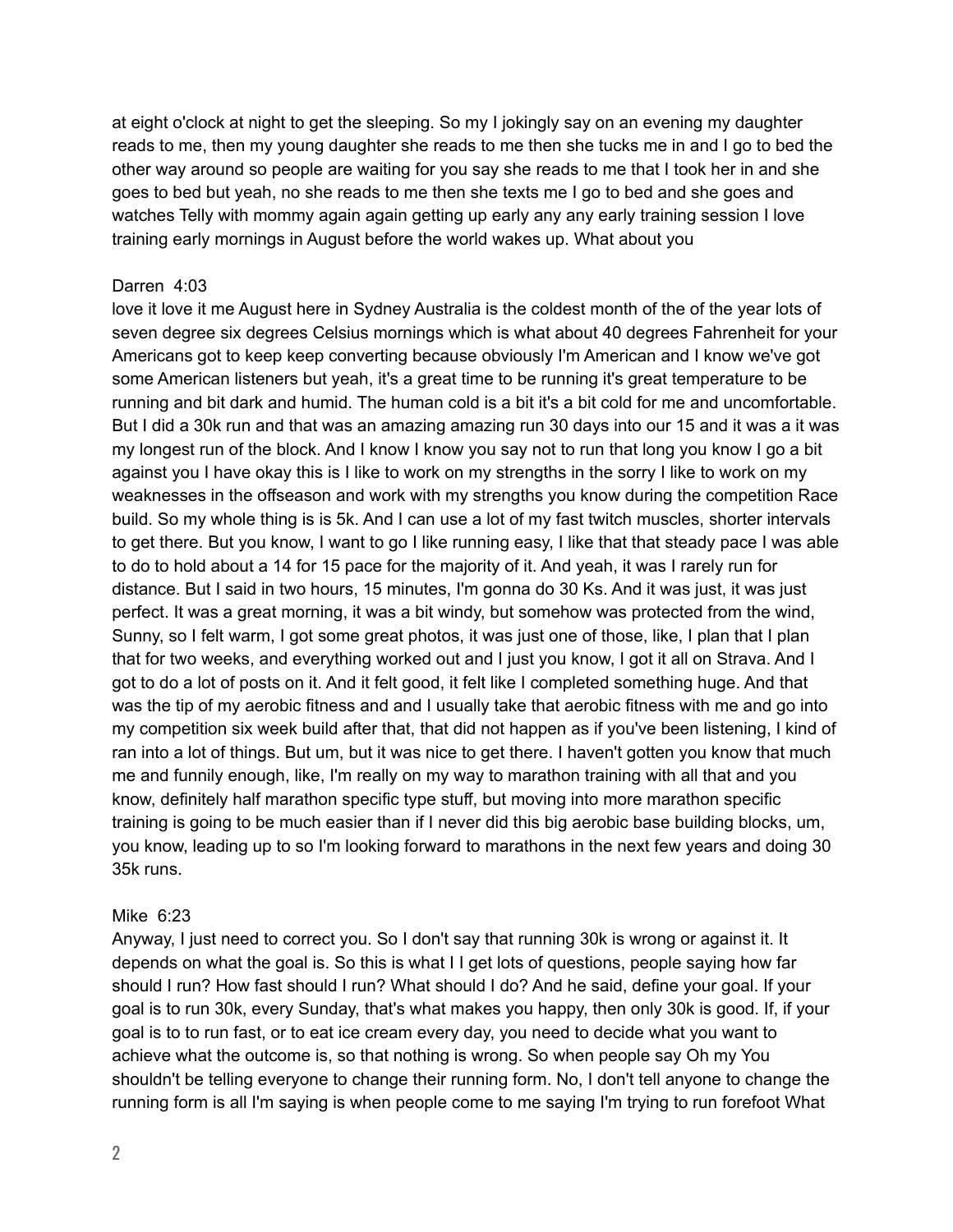can I do? And I can give them tips to help them because they want to change. So what I do is I try and help people achieve what they want to achieve. I don't go out and say, oh, you know, unless I see something that really biomechanically wrong, I tend to just, you know, go with the flow. And so yeah, so that if you like doing a 30k run, and that gets the endorphins and makes you feel happy and good, who might say it's wrong, you know. So it depends on what the goal is what the objective is.

# Darren 7:35

Warm up complete. So fittingly enough, and I actually did not plan this. It just seems to happen every time. This episode is actually about base training and anaerobic base training. And I know you just did a PDF training guide for base training, which I was super excited about when you put it out. It's an amazing guide. So we're going to get onto that into the episode. Cool. So this episode is everything you need to know about base training. And Mike Trees and I are big proponents of base training, I'd say I'd say most coaches in the last 2030 years are big proponents of base training. But so many new runners that that get into the game, they really think you can sprint your way to you know, sprint train your way to a 5k You know, or whatever it is they think that running needs to be hard and you be huffy puffy base training. While simple, it can be complex. So let's jump into the complexities or the simplicity of it. Like we always like to make things simple. I know you have analogies to make it a bit easier to understand. Let's start off give me the general what is base training,

# Mike 8:43

I need to take it a step further back. I've tried to simplify training into some easy levels, because there's so many newbie runners that get into it. And as you say, they run too hard. Or they misunderstand it, they say, Oh, I can do a 5k I'm trying to get to do a marathon. Well, it's not just about completing a marathon. It's about completing it at the right pace, being strong enough to get through and running the 5k at a target pace. So there's there's different kinds of races, different distances, but basically anything over 1500 meters is more aerobically based than not. So 800 is the bottom line where you're doing more anaerobic work than aerobic. So we're talking about endurance sports.

# Darren 9:28

So I just want to make it clear. 800 meter on the track, right, so two

Mike 9:32 laps off. Yeah, two laps. That shock. That's half a mile.

Darren 9:35 Yeah, half a mile. 1500 is 100 meters. So shorter than a mile

Mike 9:40

a mile. Yeah, yeah, metric mile. And so for the people listening here, we're endurance athletes. So we need a big engine, a big aerobic engine. So I've realized that to get it simple and to get it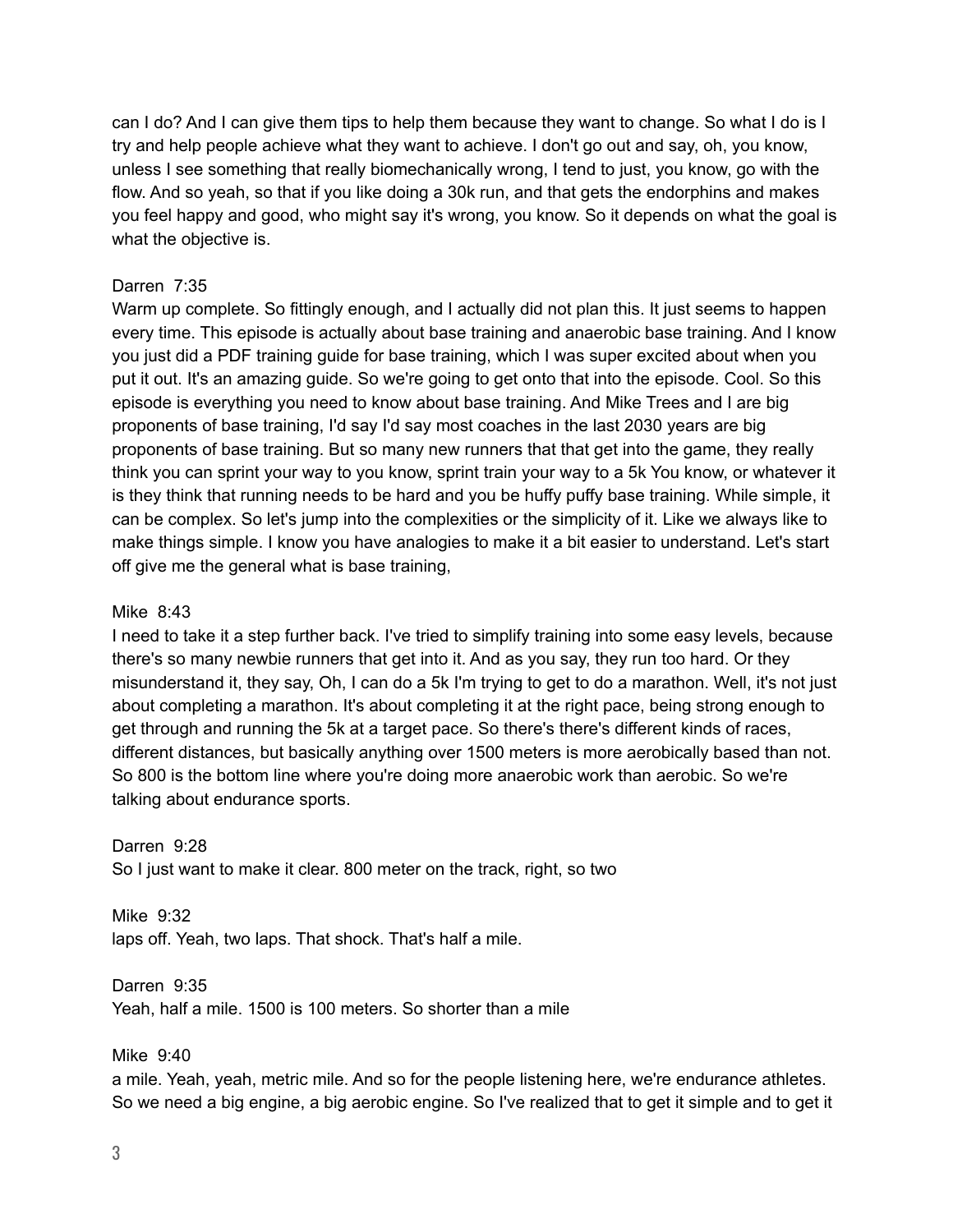simply across so that people can get training and and do some meaningful training without getting too complex. Let's split the training into two kinds. Base training, which is an aerobic base training, and preparation for races. So the ideal, and these are not my ideas, I've cobbled together these ideas from a lot cleverer people than me. I'm just looking at the science and the research and trying to simplify it a little bit while adhering to scientific principles. So the aerobic training, the base training is aerobic training, it's designed to make your engine bigger. And if we can do that for as long as possible. That's the ideal. So if you can do it for six months, that's better than four months, three months is still better than two months, I would say 10 weeks is about the minimum time you should devote to a base training plan. I like to work around about 12 to 16 weeks if I can. But it's not always practical, because people races well,

#### Darren 10:53

when would you implement it? So let's say because you obviously, and not to derail this because I think it's very important to know when to do a big base training block, because you can do base training throughout the seas, you could do a week basin, you could do six weeks. So why wouldn't you do it based on your a race? So if Ironman you're a race, right, right, now, when would you do the 16 week base block.

#### Mike 11:16

So with something as big as Ironman, I take it a year back. So I'll start a year previously, and I'll be spending six months for Ironman in base training in aerobic training mode. And all I'm doing is focusing on becoming aerobic li efficient, you know, building the the aerobic engine, and yet people started calling me an aerobic monster I, you know, I'm nearly 60, I can go out and run for 30 pays per kilometer. And my heart rate is around about 105 to 110. So I have a big big engine, I'm very efficient, I got a lot of mitochondria, the capillaries development is good, the blood flow is good, it gets the muscles efficiently. And all this is developed through my aerobic training. And then what you need to do as well just to understand the basic training a little bit more as you then get race specific work. So I've developed plans as well for runners that that actually target their specific races. But it doesn't matter what distance you do 1500 meters, the metric mile, whether you're doing five kilometers, 10 kg half marathon based training the same for us all, we can all do the same base training, build up the aerobic engine. And then when we do the race specific work, we then focus on running specific sessions to get used to the 5k speed the lactic or developing a 5k. Or you'll do some intervals with a longer slower pace for the marathon because you need to be more efficient, longer slower running and you need to be better at fat burning for the marathon and more efficient. So the training after base training separates. So what I do is my the way I coach is everyone does the same training, whether running a marathon or a 1500 in base. And once they've done the base training, they then split into blocks. So for a marathon, it might be a 16 week block to get ready for a marathon or a 5k probably eight to 10 weeks no more than that. And so that's how it works. So just to recap it, we do training specifically designed to make the aerobic engine bigger in base training.

# Darren 13:22

The biggest thing that I've I've found out is any type of running you do I mean even 100 meter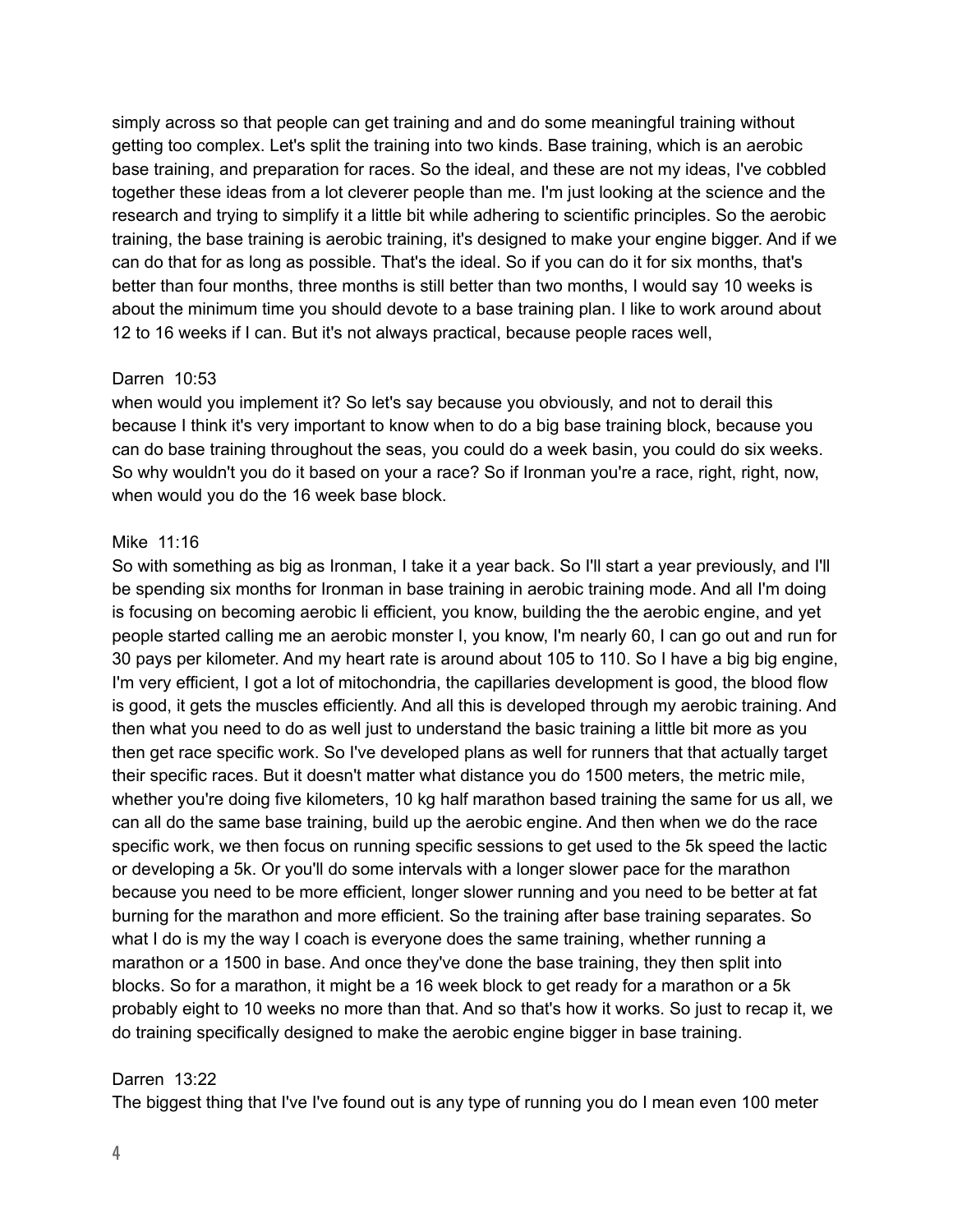and not too many people running the 100 meters you know, there's no 100 meter Park run yet. So, you know, there probably will be in the next 2030 years. But everything requires some sort of a base and you know, you get the most benefits out of your race specific training, if you have the aerobic base so a lot of people want and I was when I first got into into a proper endurance sports, I did my first triathlon I've you know downloaded do athalon training plan off of the off of the internet. And it had a eight week base block and I said oh, I'm fit this is 10 years, I don't need that let me jump straight into week nine. And then you know I did the math on and I was like that wasn't really you know, wasn't really that fast. Then I went down the rabbit hole of Maffetone in his hole, do a whole lot of aerobic stuff where I ended up finding out that I did too much of aerobic and not enough race specific work but um yeah, I went you know, I went to the extreme on that in anaerobic base and I learned a lot about myself in that base base is fun, I really like aerobic base like I found out that it's it's almost like spiritual in a way and it's Zen you know the that steady when you get to that that aerobic building I call it steady or high Z to heart rate. Where no lactate is building up and you're just you know, you get efficient enough to me years to get to the point where my z two is fast like I could actually where I'm like, Oh, I'm actually moving here but my heart rate is low. That's some next level shit and I I felt like I felt kind of like a pro motion to feel like a pro. I never became a pro like you but what was trying to feel like a pro and I'm like, Yeah, low heart rate. Running fast, you know, this is great. So, so yeah, don't don't don't just discount the aerobic base stage.

#### Mike 15:06

Okay, let me just nail it for you that why they need to do it, imagine you have a car, and you've got a little in Europe, we drive fits your little fit, and it's a one liter engine, and you put your foot down and Revit, it can go will say 100 kilometers an hour. That's it. Now, if you do aerobic training, you start off with an engine that's a liter big, and you get it up to three liters in size. And then you drive this and then you put it in that little fear. And it's now a three liter engine or a one liter engine, you put your foot down, it doesn't go to 100 kilometers an hour, it shoots all the way up to 160 170 kilometers an hour. And then once you've got that engine at three liters going under 60 kilometers an hour, and you say, Ah, now I've done like aerobic training to make the engine big. Now I'm going to add a turbo on. So what a turbo does to car engine is it makes it more efficient, it doubles the power output. So a three liter engine really becomes a six liter engine because it's in the turbo. Now this is the race specific work where you buffer the lactate that builds up and allows you to go faster before fatiguing. But you can't maintain this because we all know a turbo engine doesn't last very long. So we can't maintain it for a long time. So you only need a little bit of this lactic speed with this very specific work to double the size of the engine for a short period of time. But it's a short term benefit. But the car suddenly goes from a little one liter engine doing 100 ks an hour to a six liter engine equivalent of doing 250 ks an hour. So you can see that we add the base on we make the engine bigger. And then we put a turbo onto the engine with the race specific work. And that's where we we really get the whole thing put together and race well. So those guys that say, Hey, I'm fit, I don't need this base stuff, I'm already got a good base, you're missing the the fact that you can make your engine bigger. And those guys that just do base all year round, sort of well, I don't really know. Maffetone says base base base? Well, he does. But he does have a little bit of speed work in there as well. If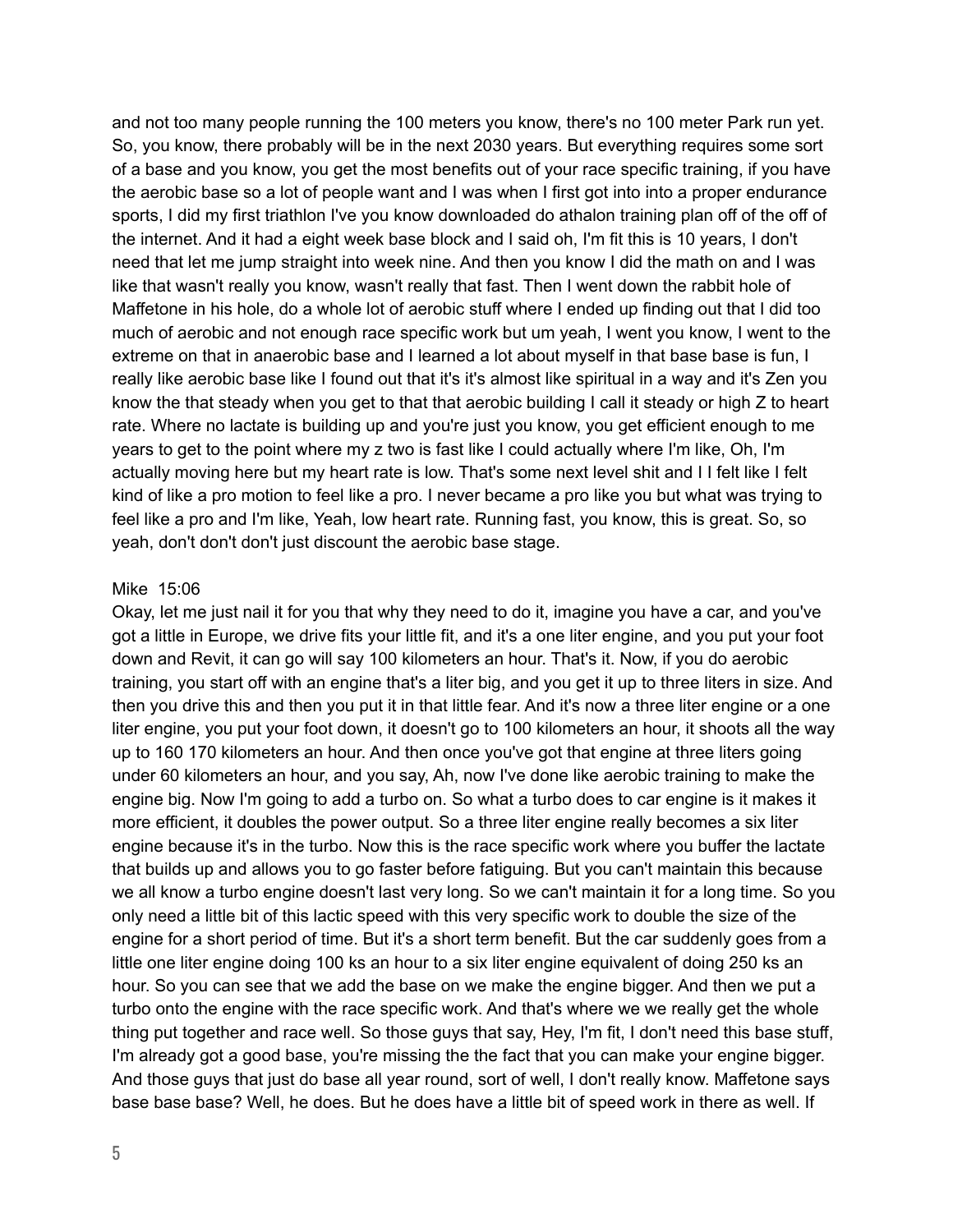you're looking at the details, you know, people that do too much base, they make the engine bigger, but they don't know how to handle it, they don't really tune the engine properly, and take it to the levels that it could be raced that. So you need both you need both the base training and the race specific work. Now for healthy living. If I was to pick one and say, Well, I don't race, I just want to be a healthy guy and live a long time and enjoy quality of life based training all year round. Forget the other stuff. You don't need it. Just enjoying life just enjoying your sport and being strong and healthy. You could live on base training all year round. But you might get a little bit bored. Yeah, yeah.

# Darren 17:43

Let's let's go back a bit. And why does it help because let's go into a bit of the exercise science on this. We won't we won't get too complex because of the podcast. We don't have the visuals. We might have some some video as a component here, but I'm mainly gonna be a podcast. Talk to me about you know, oxygen uses and all that type of stuff.

# Mike 18:04

Well, I think I'll do the same but with base training and with the aerobic output. ad break.

# Darren 18:16

This episode is brought to you by energy coaching, which is my Trees coaching service. Mike and his team of coaches work with beginners to pros and all levels in between. No one is too fast and no one is too slow. They just want a desire to learn and improve. They focus on 1500 meter races to marathon running and triathlon training. Energy coaching is constantly overbooked. So Instagram and this new podcast venture Trees and D Lake gives Mike and the rest of his energy coaching team a way to reach out to more people and help them contact Mike and his team at the letters mrg-coaching.com Or go to the link in the show notes.

And back to the show. Talk to me about you know oxygen uses and all that type of stuff.

# Mike 19:05

Well, I execute things relatively simple with base training and with the aerobic output. All we're doing is working in an area that is training you using oxygen to find the muscle so there's no lactic building up. There's there's no byproducts and we're using fats for fuel generally and this is a nice clean way of burning energy. And doing this, research has shown that you will develop more mitochondria which which help get the oxygen to the muscles and the capillary development improves.

# Darren 19:38

I finally found out in your exercise scientist you probably know this but I finally I kept hearing mitochondria kept hearing about the capillaries didn't know that I know mitochondria is the powerhouse of cells, the powerhouse of cells as everyone learned in probably fifth grade science, biology. But what happens is and you could probably help with this analogy, but better is You have to so if you think about a hose your blood, think about your veins and your blood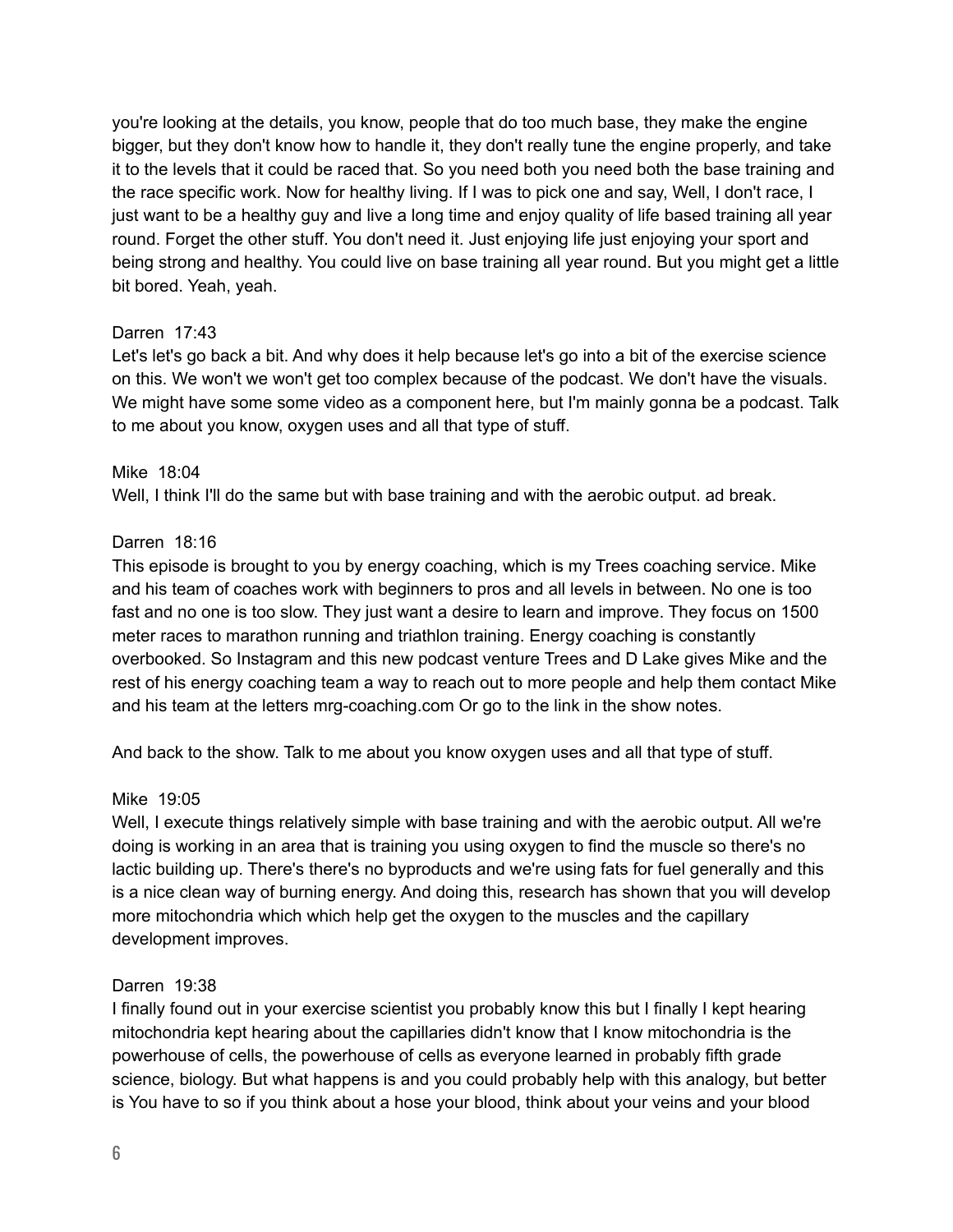arteries or whatever it is that that the bloods going through your bloods delivering the oxygen to the muscles, okay? And you are trying to make, what is it like you're trying to you're creating. So let's say when you're out of shape, you have really big bubbles that connect that and those are the, that's the capillaries of the mitochondria, you're trying to make mult more of them. So it's the same, obviously, you're not making your veins bigger, you're not making your your arteries bigger, you're just creating the connections.

# Mike 20:35

Imagine, in in England, we have like A road, B road, C to little c Road, which is a little country road that's very narrow and very slow. And you get from A to B along it quite happily. But if you build a motorway, or you go on the freeway, it's like a superhighway. So by getting the the mitochondria and the capillary development, maximize, you're building these super highways, so that the blood can zoom along them pretty efficiently and get to the muscles more efficiently rather than going on these little by roads. So it's helping you get the oxygen and the fuel rich nutrients to the muscles much quicker and more efficiently. At the same heart rate. That's the main thing so that your heart isn't actually stressed anymore. So we're keeping a nice low heart rate. But it's super efficient, because the heart becomes bigger and stronger as well. So it can pump more blood volume needs to go. So every time the heart gets bigger and stronger, you have a much better capillary development. And each pump pushes more blood around the body. So it works more efficiently. So that's why, for example, I have a heart rate, you know, very low heart rate when I'm running. But to get this what people miss is it's consistency. I've been running 50 years. And I keep telling everyone that I started when I'm nine, I'm 59 now, and I've been consistently aerobically training for 50 years. And yes, I can categorically say that over that period of time, my working heart rate has got lower and lower at the same pace. So the first time I got a heart rate monitor was actually in my 30s. Because I think that's about the first time they came out. And I used to monitor my heart like easy runs, I would run it around about 120-125 beats per minute, for about five minutes per km. That's the pace. Now if I run out and take a nice, slow, easy for me, that is at five minutes per kg. My heart rate now is around about 105. So it's come down possibly 20 beats over 30 years, almost a beat a year. Consistency, I mean that the thing is, you know, where I'm at is my heart good actually stop isn't gonna do like one beat a minute. Yeah, there comes a point of diminishing returns and old age and hardening in the arteries and lots of other factors all take their place. But yes, I've shown and can categorically say that it's a code that your heart rate will consistently come down over time, if you keep working at aerobic training, but it's consistency over time getting injured, you spend six weeks training, you get injured, you're out for six weeks, you're back to square one, it takes you six weeks to get back to where you were. So it's how can you consistently train without having unplanned breaks over a long period of time. And that's how you'll develop a good aerobic engine.

# Darren 23:26

Sorry, totally derailed it. My apologies. I just wanted to clear up the whole mitochondria versus capillaries. Because we hear this and if you're not science based, you don't understand biology. It is confusing. And it's just those two phrases. Get there, they might be said a bit more. You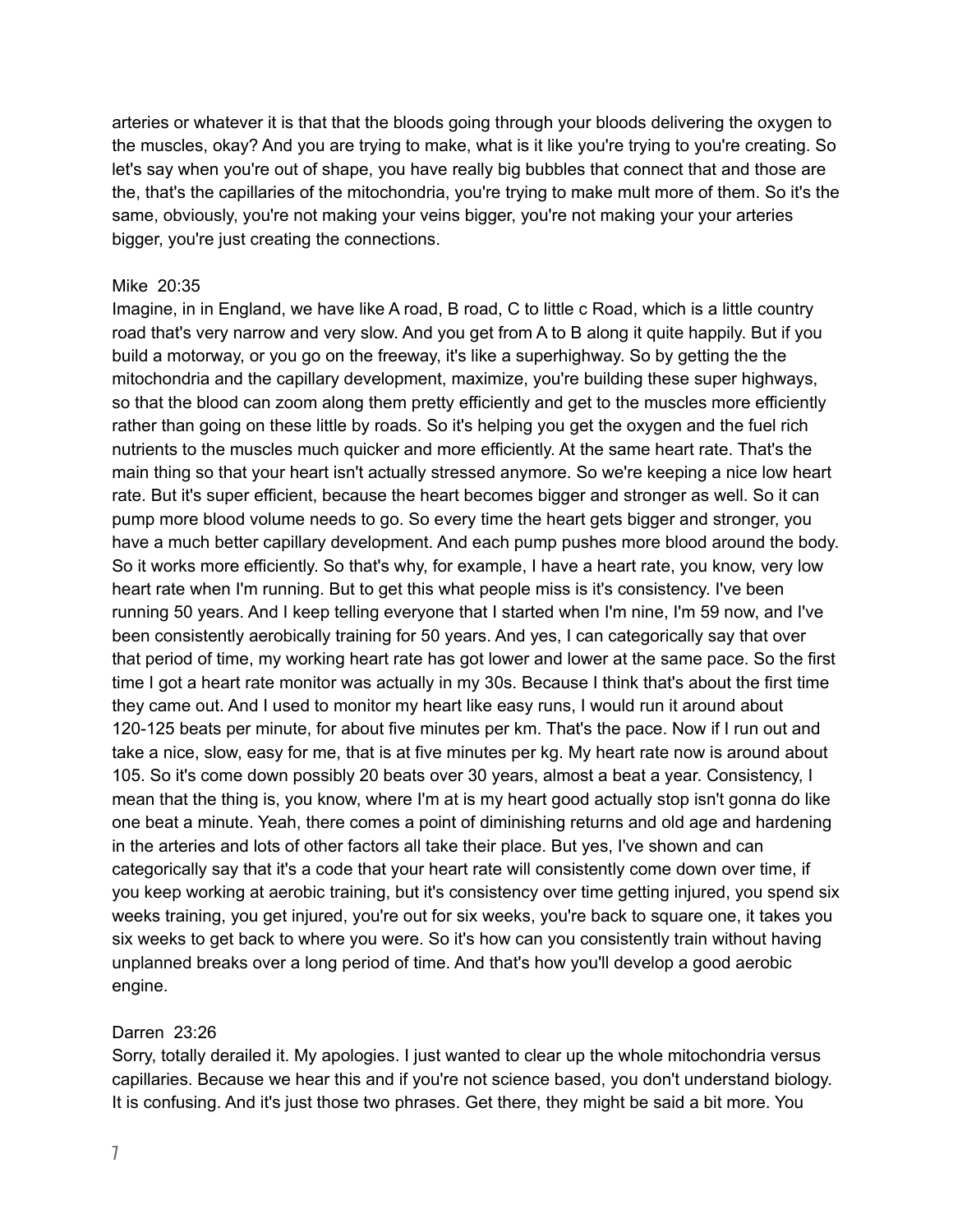might hopefully we don't we don't talk about them anymore. But it's just more you need to understand that in the context of all that. So yeah, back to back to the oxygen use and how we process that and the metabolism.

#### Mike 23:54

So yeah, so basically, that's what all we're trying to do is we're just trying to through the training, keeping it simple, is by running at the correct pace, we'll develop this aerobic capacity, the best and Maffetone Dr. Maffetone, actually, you know, was one of the first guys to do actually, specifically talk about this with his math theory, you know, 180, you know, minus your age, he found out through through experiments and testing seemed to be about the right pace to run up to develop this aerobic maximum aerobic function, as he called it, so masks down to maximum aerobic function. And he did the test on young guys. And so it tends to be more efficient with younger people. And over time, they have corrected it a little bit. But my theory says 180 minus your age. So if I'm 51 at minus 50, my maximum aerobic heart rate would be about 130. So he'd say get out there and do lots of running. Don't exceed 130 beats per minute. And it don't don't use that as your average he says Don't exceed that. But we find that in hot climates, it doesn't quite work. And some people have a very high heart rate, it doesn't work. Some people have very low heart rates. And what I did, I looked at this and my runners, and now that I'm on Instagram, and I've got so many followers, and it's easier for me to calibrate, you know, I'll put a post asking a question on my story. I'm getting like, you know, 8000 replies and responses. So it's it, I'm getting a lot of data. And I'm finding out that as people are messaging me that, if you know, your maximum heart rate, it seems to be a little bit more efficient to use maximum heart rate minus 40 is basically modeled on math theory. So it's not, I'm not a genius, or rocket science, math Maffetone. Dr. Maffetone is the genius that's come up with the idea. But I found that if people actually know their maximum heart rate and a lot of people do these days, then the theory fits a little bit better. So my idea is I'm at individual, maximum aerobic training heart rates, is maximum heart rate minus 40. So my maximum heart rate is actually 170. And then 170 minus 40, would give me 130. According to my theory, I'd be around about 121. So there's not a lot of difference. And it shows they're both in the same ballpark. But for some people who have a really high heart rate, this could be more efficient. So I'm not saying one is better than the other. But it helps you play around some people don't want to go out and find out the maximum heart rate because I get questions, how do I know my maximum heart rate, and I said, Well, you've just got to go out, run about 3000 meters and make sure the last 400 meters if possible, uphill, and you are actually pushing it, when you can't go any further run another 100 meters. check with a doctor that it's safe to do so painful, that sounds dangerous, literally run until you can't go anymore. That's how you find out how hard your heart works. And a lot of newbie runners don't want to do that. So they're happy to take math theory, a lot of serious guys who really wanted to push it happier to find out their maximum heart rate, and test it push themselves to the limit and use that. So there are different methods to work out. And then Paul, it is designed back in the 90s, that the five zone model becomes standard these days. And it was pretty much Polar heart rate monitors that did the early work. And you have zone 1234 And five. And that's another example that you put in your theoretical maximum heart rate to 20 minus your age into the model, and then you work zones out, I'm assuming that people listening this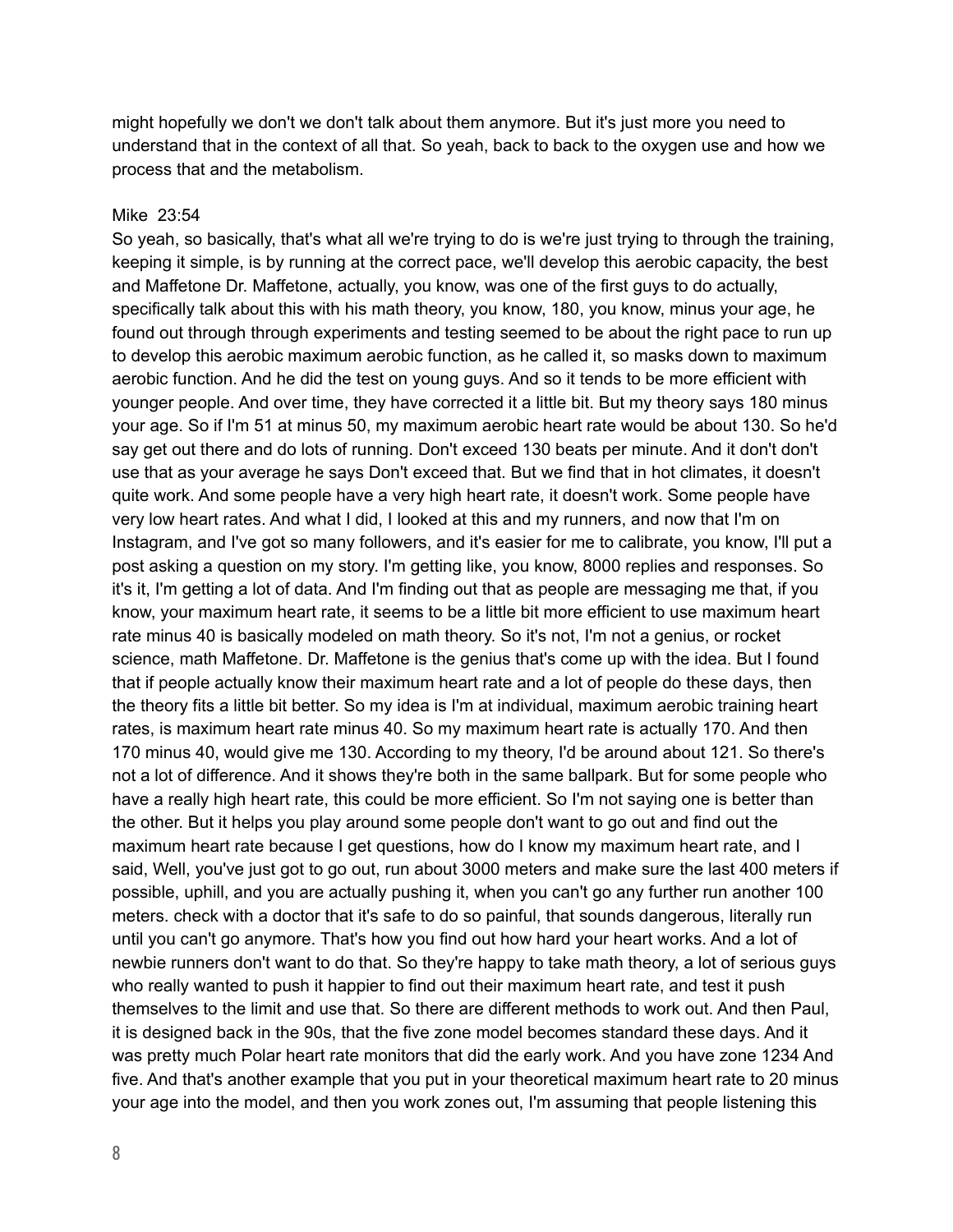podcast have come to us through, you know, my Instagram page and have a little bit of understanding of the five zone model. Because to keep explaining everything right back to the basics, we'll be here forever. But if you don't know anything about the five zone heartbeat training model, just Google it, there's so much information. But that's another way of checking in. And by the five zone model, you want to be training in Zone One and two. And really polar actually had you up to zone three on their module. But recently, a lot of scientists are saying, well, zone three is a gray zone, it's probably a little bit too fast for aerobic training, and not really fast enough for anaerobic economy training. So seven, three is become what's known as the the gray zone these days we don't talk about as much.

#### Darren 28:21

Let's not go that far, because we actually, we might talk about the great we might talk about the gray zone as it's known. We know we can talk about the gray zone because I am obsessed with the gray zone, we could talk about the gray zone on another podcast, let's kind of let's bring it back to the base training. Obviously we now we now know what's what's not based training

#### Mike 28:38

to make it easier. So base training in in the plans for people that I'm giving. So I've thought what do we need, we need a lot of aerobic training so well over 80% match this general sort of coined it really made it same as you've been around for a while, but he sort of coined it the 8020 rule that it seems to work in everything in economics in life that in the way you eat, you know, eat healthy 80% of the time, it's okay to have junk food 20% of the time you train in the aerobic zone 80% of the time, it's okay to go a little bit over 20% of the time. So the thing so in my base training zone, we're doing at least 80% of the work at nice, easy aerobic paces. Zone one, zone two as people might say, or maximum aerobic heart rate the MUFE or IMAT pace. So nice and easy, it should feel easy. You should be able to talk if you want to talk and you should be able to breathe through your nose if you want to. I'm not saying to breathe through your nose, eyebrow through my mouth all the time, but you should be able to get enough oxygen through the nostrils quite happily. So it's a very easy pace. If you're grading yourself out of one and 10 and 10 being absolute maximum can't go any harder. And one being sort of walking very slowly. It's a three out of 10 so it's a nice easy pace to work out. Then just doing that I think is a little bit too simple. We need A little bit of strength and conditioning. So in my base training, I like to put a little bit of strength and conditioning, because running is very bad at building up muscles and muscle mass. So we need some strength and conditioning, some core works and gym work to build the legs and strengthen the legs. So I put a little bit of strength and conditioning in, then we need another big word neuro muscular activation, which people hear a lot, it really means a little bit of sprinting. That's all we're doing. We're getting the legs to work quicker, we're just trying to activate the fast twitch muscles as well. In our legs, we have fast twitch, and this is very simple, fast twitch and slow twitch muscle fibers. And the slow twitch muscle fibers are the ones that basically carry us a long way doing the long, slow aerobic running. And the fast twitch muscles are the ones that are good for sprinters. But even as long distance runners, we still need to maximize our fast twitch muscles as well. So we do a little bit of strides and easy work for very short distances, probably only 10 seconds of striding long rests just to keep that going. So that's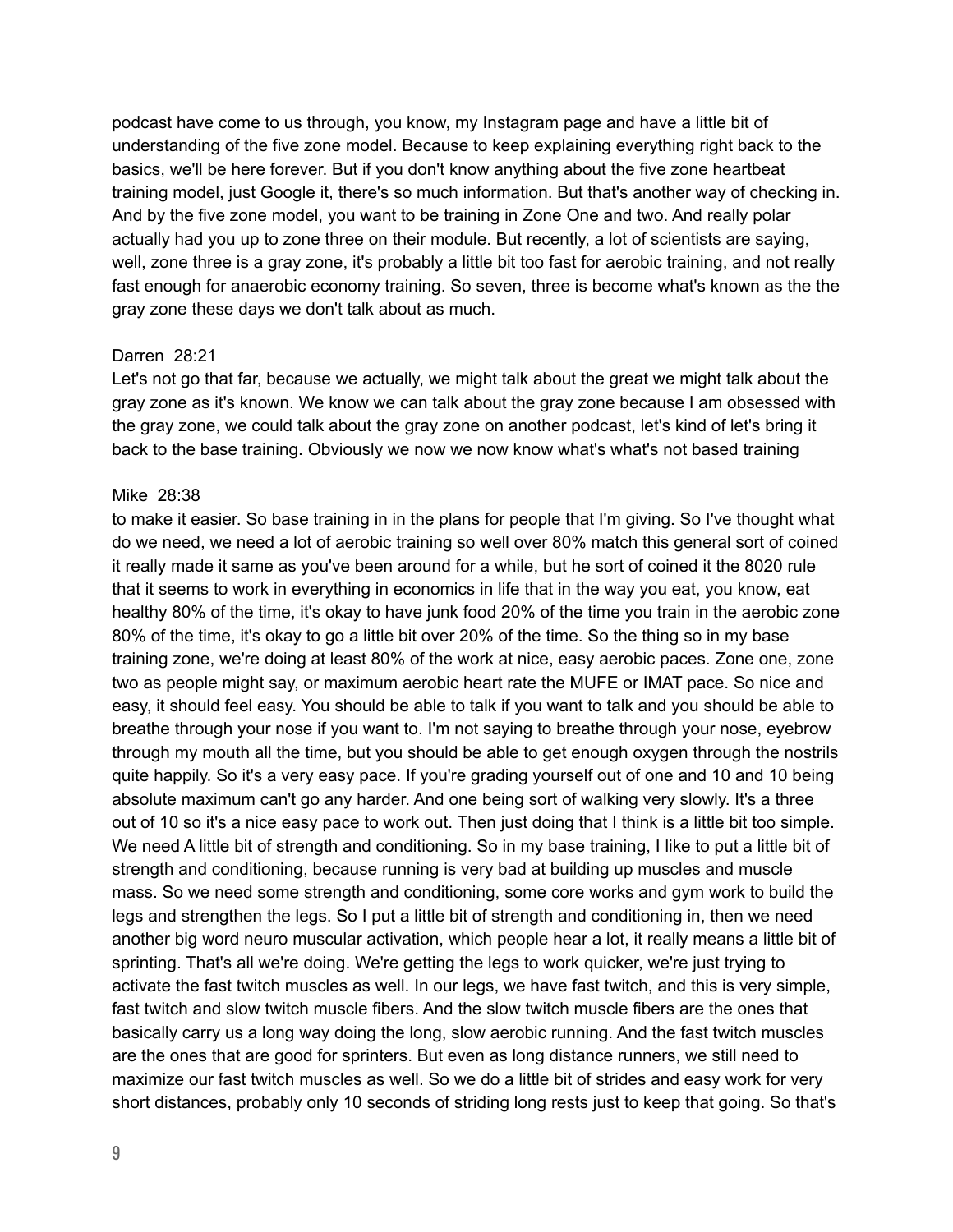a simple plan would be lots of easy aerobic work, interspersed with a little bit strengthen conditioning, a few strides with stretching, and once in a while, three to 5k run because it never does anyone any harm. It's perfect. VO two Max work, it develops your maximum capacity, the top end work, and then you've got a nice rounded base training plan. As I would see it very simply put, and getting on to sales talk, if people think stocked far too quickly and didn't understand it all I have put together a basic trading plan, and the links in my bio in my Instagram page, and also the price of a cup of Starbucks coffee. So super cheap. And it's a 30 page document with photographs, tips, and all sorts. And it's a it's a training system that will guide you through basic training. So it will cover everything I've just said now, but in more detail and simpler and easier to understand.

# Darren 32:02

All right, go out and get it go out and get it that's a that's a direct a direct action and call to action. Yes, call to action because this is something that actually funnily enough, you find it in all training plans, but you don't, you don't see just a devoted but I have yet to see a devoted base aerobic training plan. People talk about doing base but I'm really grateful thank you, Mike for you and your team of coaches for putting this together. Because I feel like this is gonna be a game changer for a lot of a lot of amateur runners and and you know, sub elite people who are trying to be somebody like myself,

# Mike 32:38

can I decide one interesting fact with with base, and we split it into two groups base training and race training. And what we're separated is in base, you run to time. So you pick a level based on how much time you can devote to training, not on how fast you're going. And the system will pick your heart rate your your work with the system, and train at the correct heart rate for you. But it's all individualized around your own heart rate your own paces. And based around the time you can devote to training, bearing in mind that for every hour that you do extra training, I want you to do an extra hour of sleep. So you need to think how much time you can devote to the training. And it's based around time and heart rates. Whereas race training, this is a different concept. And this is where people say, oh my you contradict yourself. But now you're talking about racing a specific speeds and paces and you're not mentioning heart rate? Well, no, I'm not contradicting myself. I'm saying the aerobic development, the heart does not know how fast you're running. It's just how hard it's working. When you're a training for a race, you have to hold a specific pace. And to be quite blunt, I don't care what the heart rate does. If you can't hold the target heart and the pace that you want for a race. It doesn't matter whether the heart rates 110 150, it doesn't matter. So in the race plans, we actually work more about a you know, running at higher paces and holding target paces so we can actually run at the pace we're targeting and getting used to running at race pace. So that's how we we've simply split the categories out and it works quite effectively. And the amount of message I got to people saying wow, it's opened my eyes open my eyes up. And I'm just getting PBS every race I go. It's a simple plan. And we've managed to get it to the people can understand it now. And as you say you love it. I trained to it. My son shines through it and we sell 1000s of these copies because they're very cheap and easy, and they're effective. So that's that's how we've done it. Base you train on time and heart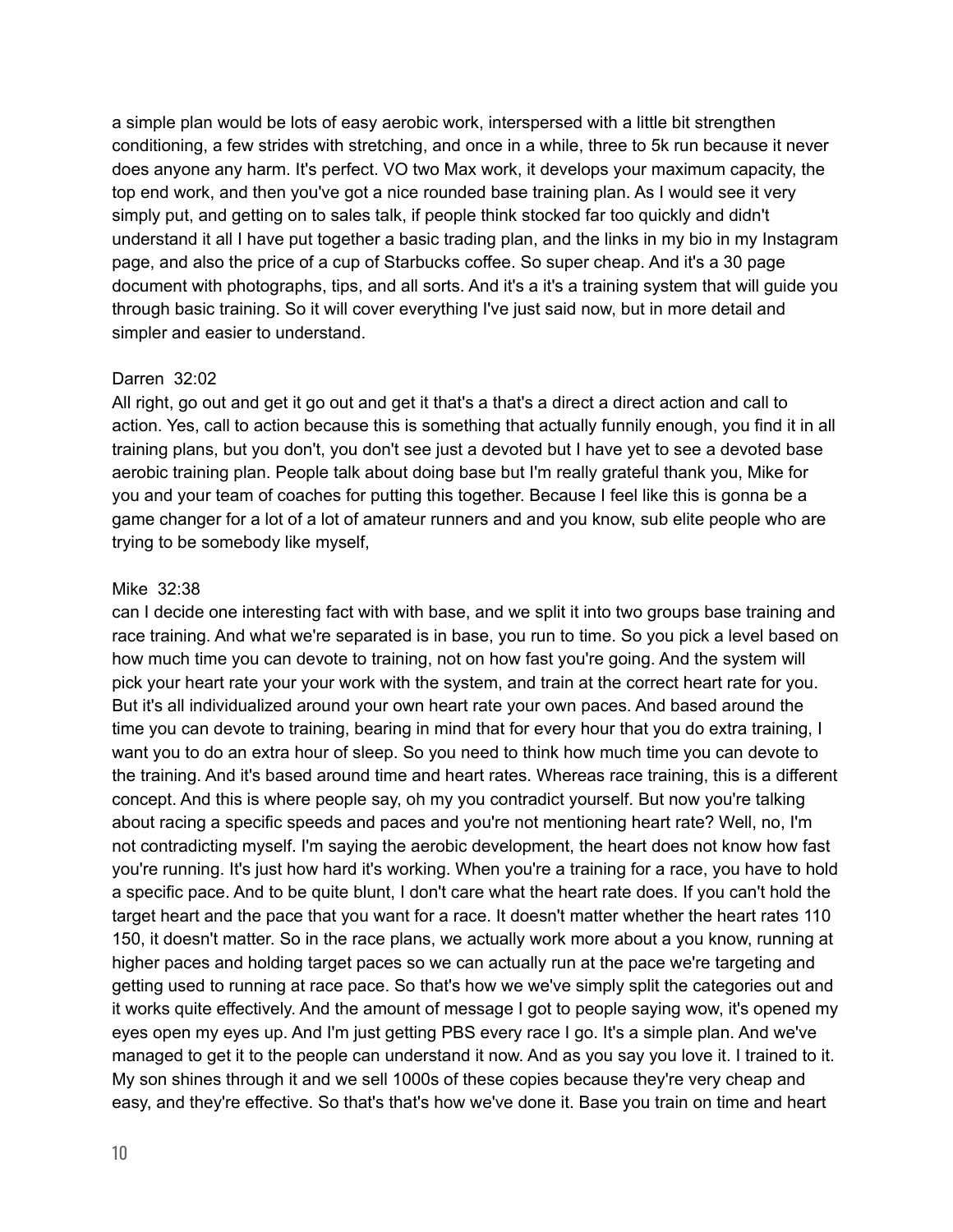rate and race training. You pick a specific distance and work mostly still 80% is still easy aerobic running but the 20% hard is all at race pace. It's the hardest hard and the easiest easy, but you're under pace mostly on the race plans.

# Darren 34:58

Mean said finished Let's move into the cooldown. All right, it's that time at the end of the episode where we call down we're doing nice, nice static stretching, you know, some mobility stuff right now. And this is the the question. So it's the questions everyone's a two way conversation and make sure you message us, Mike is run dot energy, the letters and I am at DLA crates on Instagram, mainly as well we hang out. We're not on any other thing right now at least we check that very seldomly, or you can email me talk at DLA creates calm, that's an easy one, with your answer. So the question for today's episode is, here's the setup. So your heart rate monitor is broken, right? You're about to start your heart training session, or your race, and your heart rate monitors just not it's not connecting. It's not working your battery's dead, whatever it is. What do you use to maintain speed that you need to maintain? Would you would you use your pace, or your perceived exertion? And a definition of perceived exertion is how hard it feels? It's actually that simple. And basically, there's there's a lot of scales out there. I think there used to be the the Borg scale, which was one through 13, they actually have condensed

# Mike 36:10

it. It's what 20 to 20. Another simplified scale is one to 10. So

# Darren 36:15

yeah, and just think of it as one as sitting on the couch doing nothing. And you know, maybe maybe I think one is walking out or no zero sitting on the couch, one is walking, and then a 10 is you're at the end of the race, you're about to die, it's the worst feeling ever you want to stop. That's a 10. So however you it's so individual and so subjective, however you feel in the middle, is whatever it is, and it's a beautiful system, because it actually and a lot of studies have shown that perceived exertion when someone says how do you feel on a scale of one through 10? It actually is usually how hard they're working. So that was a bit of definition. If you don't know what procedures Archon is, again, back to the question

# Mike 36:54

as yours actually validate camp medical research, you know, sports sciences, you know, when you're running on the treadmill, and they're working your heart rate, they also ask you to pick a number from usually one to 20 on how hard you're working. So it's pretty valid. It's pretty good system.

# Darren 37:10

Yeah, it's amazing how valid is for something that's so subjective to what you're experiencing? Because no one else is experiencing your your, you know, rate of exertion and how much you're suffering. Alright, anyway, back to the question. heart rate monitors broken? Are you going to use pace or perceived exertion? Mike?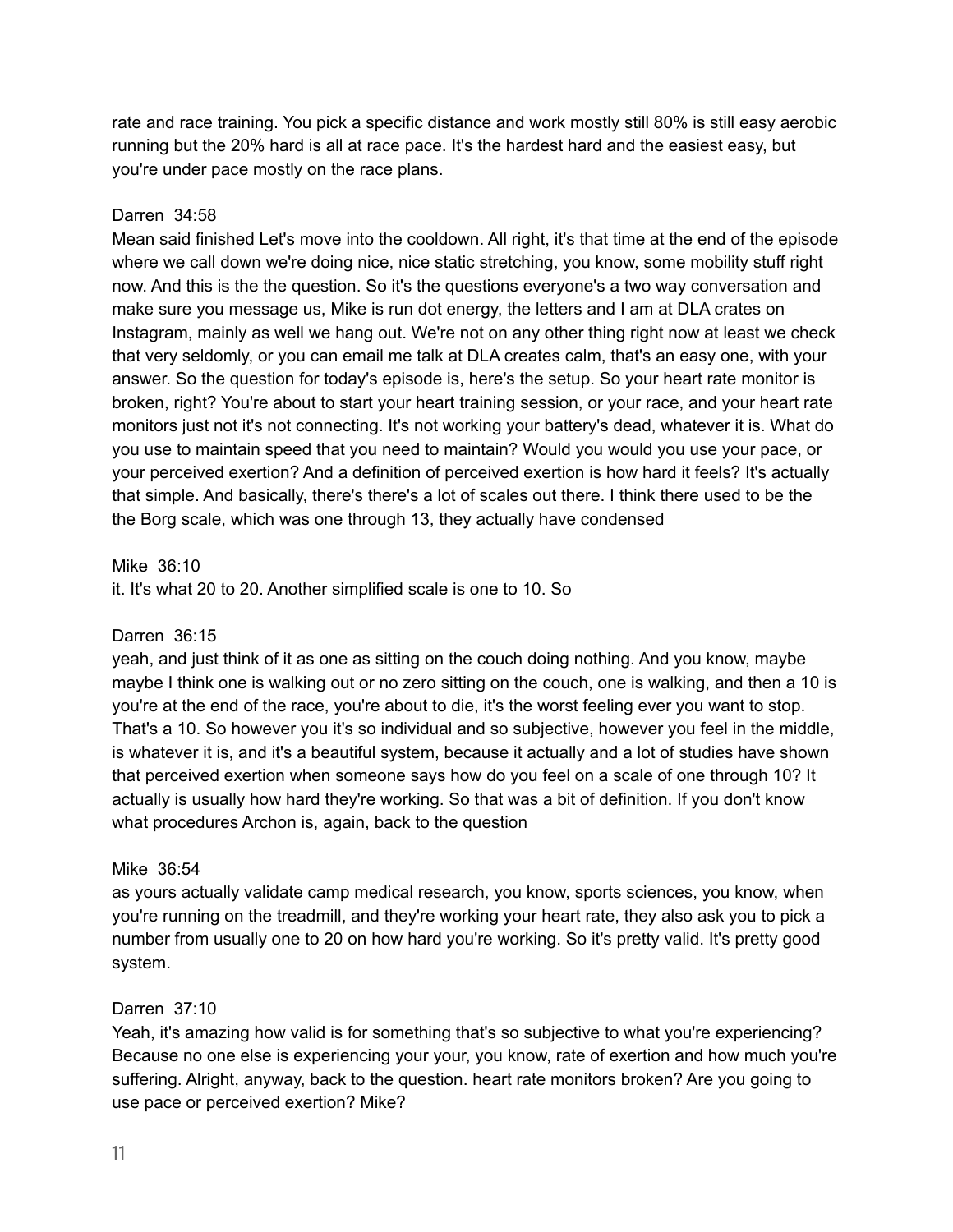#### Mike 37:26

I, this is my whole train of thought with everything. Big one rate of perceived exertion feeling as I call it, so on all my Instagram posts, people that follow me feeling so my view would be if you're a runner, that's only been running for less than a year, possibly two years, throw away your heart rate monitor, well, don't throw it away, put it in a drawer for two years time. Get out there and just run and run on feeling learn how the body feels. There's too many people that you know, the heart rate set, you know, we've got a program in England, it's like computer says no computer says yes. So it's like, if their monitor says go quicker, they go quicker. If it's Oh, I'm running for 20 Oh, it's gonna run for 30. So they gotta slow down. Well, the GPS isn't a time lag, it's gonna be delayed. So you slow down to 430 then all sudden the GPS has caught up, you then slow down even more, you then accelerate you yo yoing up and down. I would say you know, for those kinds of runners, put the heart rate monitor the smartwatch away and just get out and run and then come back and say was that run hard or easy? And if you feel it was hard, it was probably hard. You feel it was easy would probably easy. So when I say go for an easy run, people say well, what's an easy run? And quite simply, I say, well go out for a run. And if it feels easy, it's an easy run. And if it feels hard, it's a hard run. And that's how we trained when we were kids. My coach would say, Guys, you got an hour's run. I want it to be pretty hard. So we'd go out pretty hard. And that was it. We get back he say can you another mile? It's a Yeah. Okay. Another two miles. Yeah. He said you probably about right then. And they come back the next time, do a 40 minute run, make it really hard. We get back and he said okay, you have another mile to do. And we say I'm going to throw up I can't do another mile just Yep, you probably weren't the right pace, then. That's how we run Sunday run. It was a pace of the slowest runner. So it wasn't the pace of the quickest runner. It was the easiest pace that the slowest Runner was doing. So the quickest runners were were going very slowly, but we knew we were developing it and science has now proved that, you know, this maximum aerobic function is developed by running at a nice slow, easy pace. So yeah, if the heart rate monitor is broken, I've got no problems and just running on feeling and enjoying it and just getting out and enjoying the running. So sorry, I got a bit of a rant on that one. But I just think that too many novice runners just run to technology and don't understand the technology. They don't understand the science and they don't get a feel for how they're running, I just want them to run and enjoy the running and understand how their bodies moving naturally. That's all I want. And that's how I get on to a big round on to feeling, though, I got no problems with heartrate monitors breaking.

# Darren 40:14

That was a very, very coach response of, you know, having many athletes, and I'm gonna be a bit bit of a devil's advocate on this one, usually we agree. But we have different wise, I'd say a mixture of both if I come to this race, and you know, it's a race I've been training for, I know what pace I should be doing. So I you know, on a flat course, hopefully, I've been training what that course is, I shouldn't be training flat if it's a hilly course. So I would say, I'd say a gentle balance of both. And definitely, if I'm trying to, to get a best time, which right now I am in the 5k I want to be peaking at the pace, I want to be going like, you know, for race, funnily enough, ironically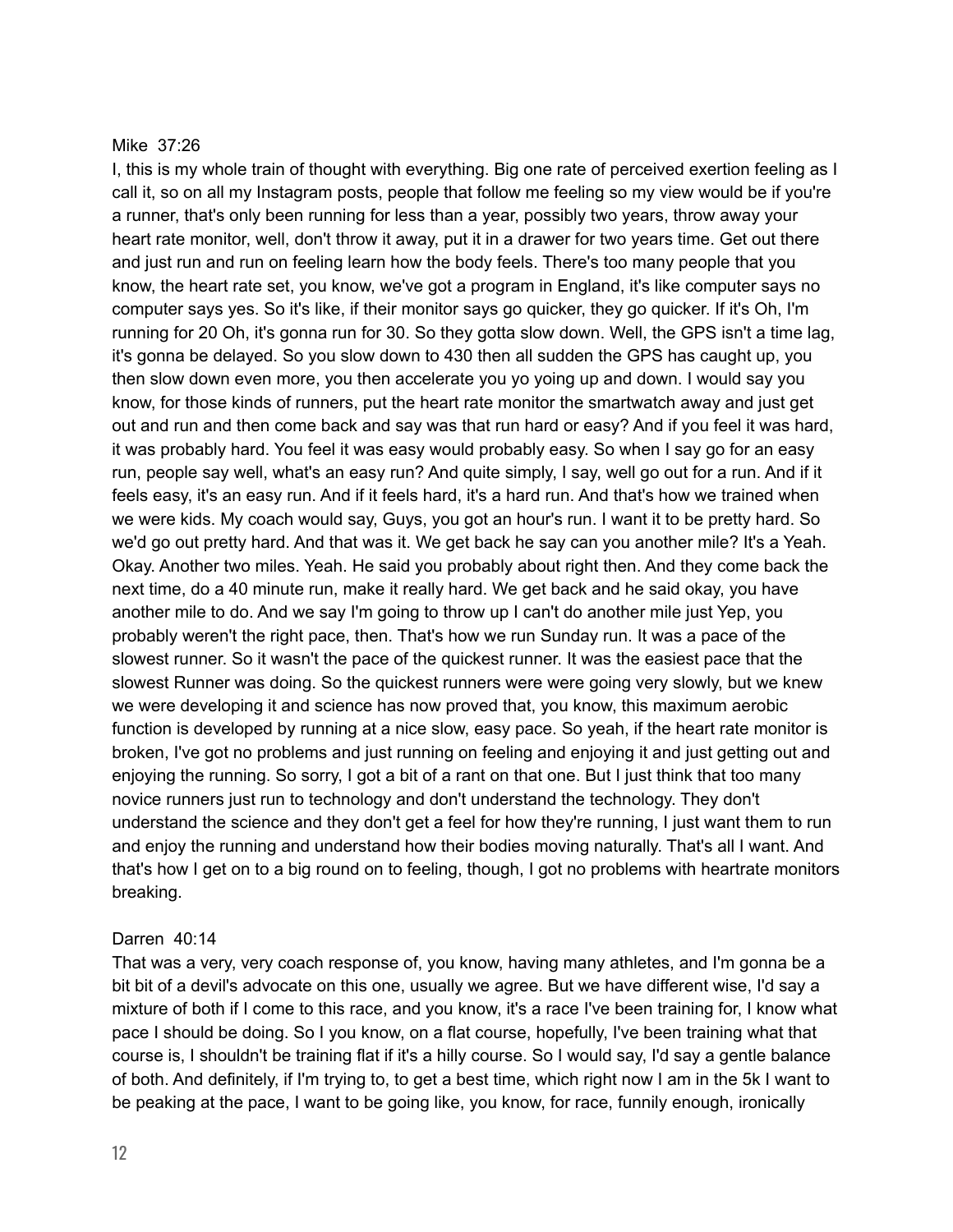enough, I don't care about heart rate on a race. It's more like, you know, like, I'm just like, are Am I hitting the time? Do I have enough my reserve to, you know, go a little bit slower, a little faster. But um, I'd say, you know,

# Mike 41:06

I'm gonna jump in there. Yeah, but I absolutely agree with you. I don't give a monkey's about the heartbreak in a race. Because if you can maintain a higher heart rate than you think it should, and you're just maintaining your pace, we'll go for it. I don't care what your heart rates doing, if you can maintain the pace. So for that's why pace training is done to pace but I agree on that one. Yeah, totally. Yeah. Not the heart rate in the race.

#### Darren 41:30

Oh, yeah. I'm on hard hard workouts in heart and races. Heart rate is an afterthought. It's more like, Oh, my heart rate got that high. Interesting. You know, I felt this way. Yes. So yeah, it's I call it the the another car analogy, I call it the oil temp gauge. Were back in the day cars had oil temperature. And I cared about that because I was a car guy and I wanted to make sure my oil temperature to get too high. Nowadays, no one gives a shit about oil temperature. It's like coolant temperature, you wanna make sure you caught an overheat, but oil temperature, so it's more of a oh, that's what that thing's doing. Cool. I'm making note of it. I'm not going to do any, you know, hardcore adjustments right now. Because everything feels good. So that's, that's my quick and easy answer to it all. If I had to pick one, it definitely a perceived exertion. Depending on on a lot of things. If it's a humid day, and I'm a bit tired. The procedure sessions gonna be a bit harder and and I might be able, I might be able to pick up the pace a bit, depending on a lot of things and you know, go like, Oh, wow, it feels like I'm doing four minute paces, but I'm actually doing 415. And I might some days I'm I'm able to shift into another gear, dig a bit deeper, and bring out another another pace of faster pace, because of other things happening. That that's not the case all the time. I'm not going to make this overly complicated. But I'm always how you feel. And the more you run, like Mike was saying, the more I've found that I've run, the more years I get under my belt, not weeks, not months to years, the more I know that this pace feels like this, I feel like this, I've got more in my tank, I can do this. And that kind of like self talk really helps in races in particular, because I'm like, I've got more in my tank, and I remember my 5k That was my best time. The whole time. I kept going, okay, I'd get the you know, one camp split, I'd be like, boom, okay, that was a bit fast, but I feel good. Alright, hold this, oh, that was a bit slow. I feel good speed it up. And that kind of like self talk was really new. I'd never had that before it was a road race. So there was undulating kind of up and down rolling hills, there was some 180 degree turns. So it wasn't like on a track where you can hold a steady pace. There was a lot of weirdness happening there was headwinds and stuff. And I was able to to do this dance between exertion effort and pace and know where everything was, I don't even think I looked at my heart rate. I think it would have freaked out if I saw my heart rate, or whatever, like, oh my god, it's that high for that low.

# Mike 43:49

Okay, I'm gonna tell you something here. I've not really mentioned this. Not deliberately not tell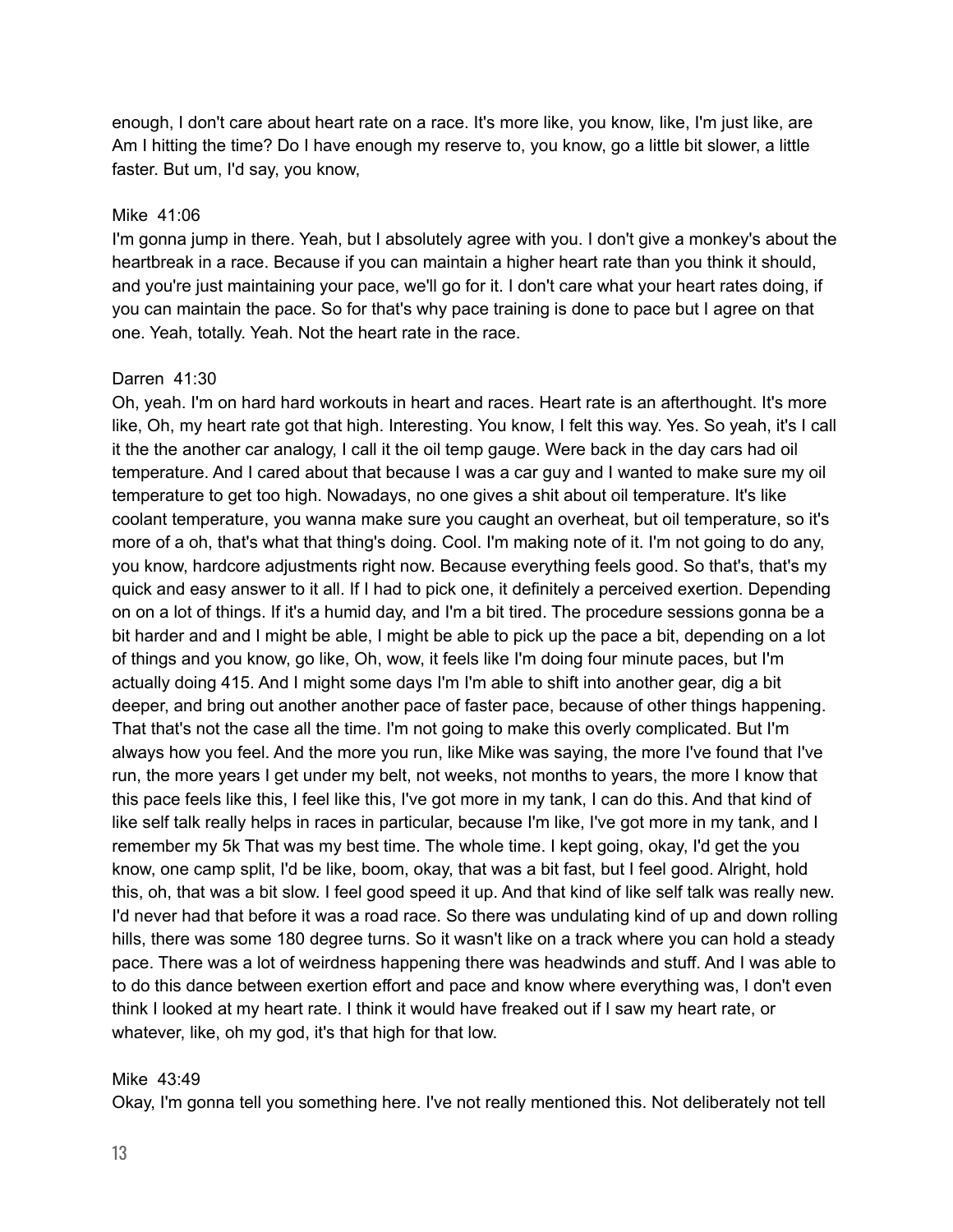people but 75k. I will do mental checks around the 5k. I'll start off, and I'll just have a quick glance down at the watch. And now think, okay, how is the breathing? Now it's under control. I can hold this breathing. How are the legs? The cadence is a bit slow. Okay. Why is the cadence actually my ground contact times a bit bit long. I'll speed the ground contact time up. Okay, that's good. Now I need to strengthen my stride a little bit. Okay to do that, I need to drive the arms a little bit more to drive that. Oh, I'm now tensing my shoulders. I need to relax my shoulders. I need to look down I'm not looking down properly. I need to look down a little bit more. Okay, I'm not leaning forward enough. It's a bit windy I need the whole 5k will go with me just talking to myself doing these mental checks. And I become so good at them. I'm just constantly just doing mental checks. And if I can find someone tagging off the back of the the best thing is okay, someone's running at my target pace. I'm just jumped in behind them. I'll then do mental checks. Okay, how can I relax more? So I'm just trying not to fall off the back of them. I'm not looking to watch at the heart rate or anything. I'm just looking mental checks. Can I shorten the stride a little bit or that feels a little bit easier, slightly shorter still. I can sit in behind the with the shortest dry, that's like keep the cadence high, keep relaxing. So what runners I think need to do is, you'll find a lot of elite guys do this, they need to learn to talk to themselves as they're running, just to keep themselves relaxed and keep focusing. And I write a lot about good form and how to do it and just keep checking it. They're relaxing, they're fluid. Are they are they struggling? And seriously thinking themselves? Actually, this breathing is quite hard. Can I seriously keep this breathing rate up for the next 5k? Probably not. Okay, I'm gonna knock it down a tad, Can I keep this pace up? probably can. That's how I get through a race. And it's very rare that I look down, I might look down in a marathon because I'm getting bored. So we're only 21 Chase, heart rate 150. That's quite high. Oh, well, keep on rolling. I mean, I don't actually adjust anything because the heart rate I'm just sort of thinking, Oh, that's, that's up today probably a bit hotter, maybe dehydrated. In some people do need it they not as in tune with the body. I'm not saying to ignore it totally. If you're not that in tune, and to help you get into and you can use the heart rate to help you get in tune with the body. But the ultimate is to run without needing the heart rate and just have the date the feeling of the body. And it's good to know the pace, you know, even if it's old school when you just run each kilometer and you go past the kilometer mark and just look at time on the watch to check you on target with the pace. But yeah, talk to yourself when you run. That's my advice.

# Darren 46:57

Is the health and fitness internet too much sometimes, too many conflicting articles and videos that confuse you on how to train a deep right. Or you don't have time to just read and watch everything about I don't know the new trends on carb cycling for trail running. Don't worry, we'll take care of all that for you. Sign up for our free email newsletter three thing Thursday. We'll put three perfectly curated and created things in your inbox for better living and training. Go to dlakecreates.com/ttt. We do the hard time consuming work and scour the health and fitness internet's deepest and darkest corners. This is so that every Thursday you have a piping hot new email with the latest and coolest tips, tricks, tools, tactics and skills. Also that you can train and live consistently to do dope shit in your next endurance event. If you sign up now, you can